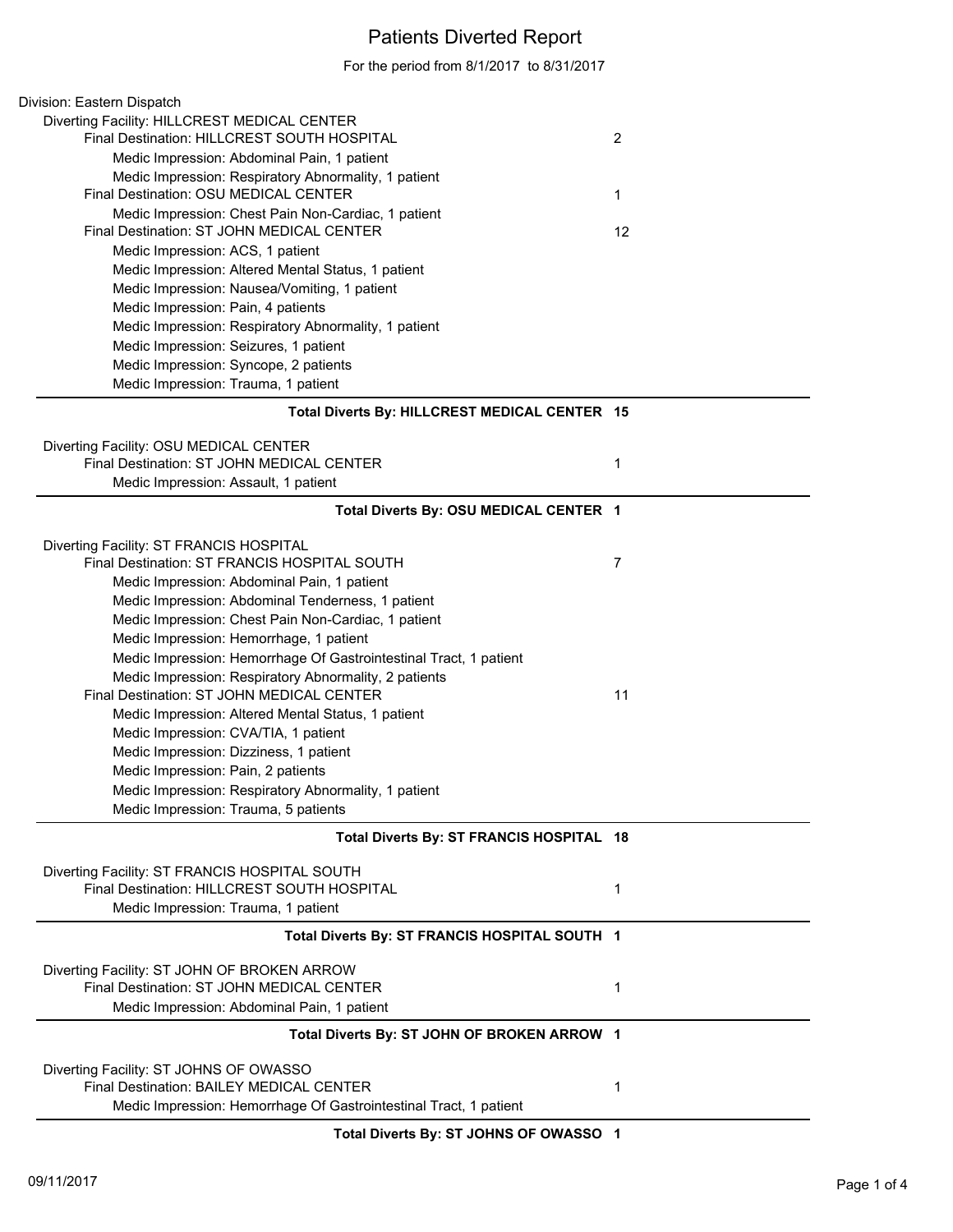| Division: Western Dispatch                                                                                  |   |
|-------------------------------------------------------------------------------------------------------------|---|
| Diverting Facility: ALLIANCE HEALTH - MIDWEST                                                               |   |
| Final Destination: <none></none>                                                                            | 1 |
| Medic Impression: Complications Of Pregnancy, 1 patient                                                     |   |
| Total Diverts By: ALLIANCE HEALTH - MIDWEST 1                                                               |   |
| Diverting Facility: BAPTIST INTEGRIS MEDICAL CENTER                                                         |   |
| Final Destination: ALLIANCE HEALTH - DEACONESS                                                              | 5 |
| Medic Impression: Abdominal Pain, 1 patient                                                                 |   |
| Medic Impression: Hypoglycemic Coma, 1 patient<br>Medic Impression: Pain, 1 patient                         |   |
| Medic Impression: Syncope, 1 patient                                                                        |   |
| Medic Impression: Trauma, 1 patient                                                                         |   |
| Final Destination: CANADIAN VALLEY INTEGRIS REGNL                                                           | 1 |
| Medic Impression: Pain, 1 patient                                                                           |   |
| Final Destination: INTEGRIS MEDICAL CENTER - EDMOND                                                         | 1 |
| Medic Impression: Abdominal Pain, 1 patient                                                                 |   |
| Final Destination: MERCY HEALTH CENTER                                                                      | 1 |
| Medic Impression: Nausea/Vomiting, 1 patient                                                                |   |
| Final Destination: PRESBYTERIAN TOWER-OU MEDICAL                                                            | 1 |
| Medic Impression: Pain, 1 patient                                                                           |   |
| Final Destination: SOUTHWEST INTEGRIS MEDICAL CEN                                                           | 2 |
| Medic Impression: Abdominal Pain, 1 patient                                                                 |   |
| Medic Impression: Pain, 1 patient                                                                           |   |
| Total Diverts By: BAPTIST INTEGRIS MEDICAL CENTER 11                                                        |   |
| Diverting Facility: MCBRIDE CLINIC ORTHOPEDIC HOSPITAL                                                      |   |
| Final Destination: OKLAHOMA HEART HOSPITAL                                                                  | 1 |
| Medic Impression: Pain, 1 patient                                                                           |   |
| Final Destination: SOUTHWEST INTEGRIS MEDICAL CEN                                                           | 1 |
| Medic Impression: Pain, 1 patient                                                                           |   |
| Total Diverts By: MCBRIDE CLINIC ORTHOPEDIC HOSPITAL 2                                                      |   |
| Diverting Facility: MERCY HEALTH CENTER                                                                     |   |
| Final Destination: BAPTIST INTEGRIS MEDICAL CENTER                                                          | 1 |
| Medic Impression: Fever, 1 patient                                                                          |   |
| Final Destination: INTEGRIS MEDICAL CENTER - EDMOND                                                         | 1 |
| Medic Impression: Pain, 1 patient                                                                           |   |
| Final Destination: OKLAHOMA HEART HOSPITAL                                                                  | 1 |
| Medic Impression: Congestive Heart Failure, 1 patient                                                       |   |
| Total Diverts By: MERCY HEALTH CENTER 3                                                                     |   |
| Diverting Facility: OKLAHOMA CITY VA HOSPITAL                                                               |   |
| Final Destination: ALLIANCE HEALTH - MIDWEST                                                                | 1 |
| Medic Impression: Cardiac Arrest, 1 patient                                                                 |   |
| Final Destination: BAPTIST INTEGRIS MEDICAL CENTER                                                          | 3 |
| Medic Impression: Bacterial Infection, 1 patient                                                            |   |
| Medic Impression: Joint Pain, 1 patient<br>Medic Impression: Pain, 1 patient                                |   |
|                                                                                                             |   |
|                                                                                                             |   |
| Final Destination: ST ANTHONYS HOSPITAL                                                                     | 5 |
| Medic Impression: Alcohol Abuse, 1 patient                                                                  |   |
| Medic Impression: Hallucinations, 1 patient                                                                 |   |
| Medic Impression: Nausea/Vomiting, 1 patient<br>Medic Impression: Patient Is Risk To Self/Others, 1 patient |   |

## **Total Diverts By: OKLAHOMA CITY VA HOSPITAL 9**

Diverting Facility: OKLAHOMA HEART HOSPITAL Final Destination: MERCY HEALTH CENTER 1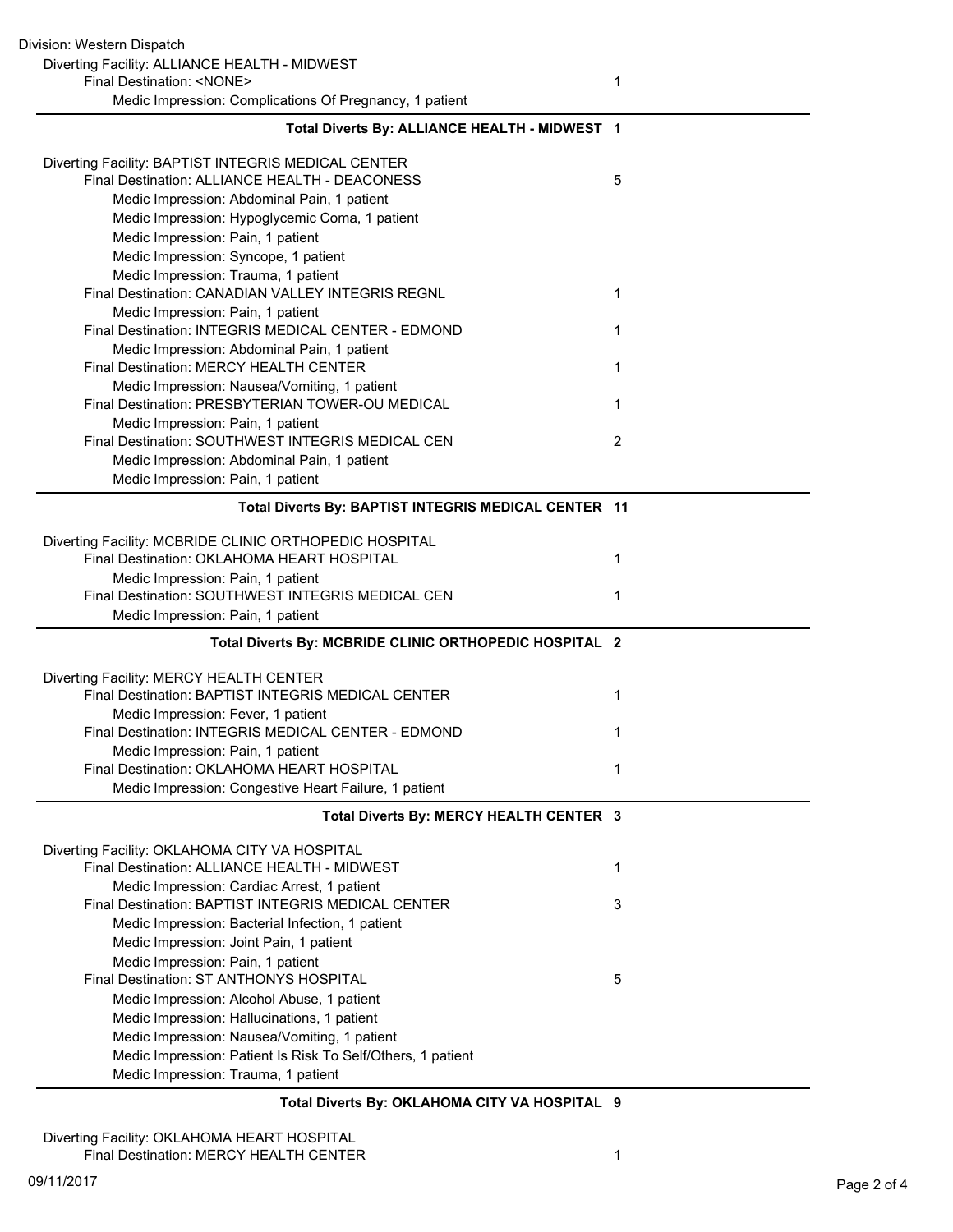| Total Diverts By: OKLAHOMA HEART HOSPITAL 2                                                                                            |                |
|----------------------------------------------------------------------------------------------------------------------------------------|----------------|
| Diverting Facility: OU MEDICAL CENTER EDMOND<br>Final Destination: MERCY HEALTH CENTER<br>Medic Impression: OB-GYN Problems, 1 patient | 1              |
| Total Diverts By: OU MEDICAL CENTER EDMOND 1                                                                                           |                |
| Diverting Facility: PRESBYTERIAN TOWER-OU MEDICAL                                                                                      |                |
| Final Destination: ALLIANCE HEALTH - DEACONESS                                                                                         | $\overline{c}$ |
| Medic Impression: Psychosis, 1 patient                                                                                                 |                |
| Medic Impression: Respiratory Abnormality, 1 patient                                                                                   |                |
| Final Destination: BAPTIST INTEGRIS MEDICAL CENTER                                                                                     | 2              |
| Medic Impression: ACS, 1 patient                                                                                                       |                |
| Medic Impression: Adverse Effect Of Substance, 1 patient                                                                               |                |
| Final Destination: INTEGRIS MEDICAL CENTER - EDMOND                                                                                    | 1              |
| Medic Impression: Altered Mental Status, 1 patient                                                                                     |                |
| Final Destination: MERCY HEALTH CENTER                                                                                                 | $\overline{2}$ |
| Medic Impression: Abdominal Mass, 1 patient                                                                                            |                |
| Medic Impression: Abdominal Pain, 1 patient                                                                                            |                |
| Final Destination: OU MEDICAL CENTER EDMOND                                                                                            | 4              |
| Medic Impression: Diabetes Mellitus Uncontrolled, 1 patient                                                                            |                |
| Medic Impression: Respiratory Abnormality, 1 patient                                                                                   |                |
| Medic Impression: Seizures, 1 patient                                                                                                  |                |
| Medic Impression: Trauma, 1 patient                                                                                                    |                |
| Final Destination: SOUTHWEST INTEGRIS MEDICAL CEN                                                                                      | 2              |
| Medic Impression: Respiratory Abnormality, 1 patient                                                                                   |                |
| Medic Impression: Seizures, 1 patient                                                                                                  |                |
| Final Destination: ST ANTHONYS HOSPITAL                                                                                                | 10             |
| Medic Impression: Altered Mental Status, 1 patient                                                                                     |                |
| Medic Impression: CVA/TIA, 1 patient                                                                                                   |                |
| Medic Impression: Dizziness, 1 patient                                                                                                 |                |
| Medic Impression: Drug Intoxication, 1 patient                                                                                         |                |
| Medic Impression: Mental Health/Psychatric Illness, 1 patient                                                                          |                |
| Medic Impression: Pain, 2 patients                                                                                                     |                |
| Medic Impression: Respiratory Abnormality, 2 patients                                                                                  |                |
| Medic Impression: Seizures, 1 patient<br>Final Destination: WOMEN AND CHILDREN'S AT OU MED CENTER                                      |                |
| Medic Impression: Respiratory Abnormality, 1 patient                                                                                   | 2              |
| Medic Impression: Trauma, 1 patient                                                                                                    |                |
|                                                                                                                                        |                |
| Total Diverts By: PRESBYTERIAN TOWER-OU MEDICAL 25                                                                                     |                |
|                                                                                                                                        |                |
| Diverting Facility: SOUTHWEST INTEGRIS MEDICAL CEN<br>Final Destination: BAPTIST INTEGRIS MEDICAL CENTER                               | 1              |
| Medic Impression: Altered Mental Status, 1 patient                                                                                     |                |
| Final Destination: PRESBYTERIAN TOWER-OU MEDICAL                                                                                       | 3              |
| Medic Impression: Diabetes Mellitus Uncontrolled, 1 patient                                                                            |                |
| Medic Impression: Dizziness, 1 patient                                                                                                 |                |
| Medic Impression: Pain, 1 patient                                                                                                      |                |
| Final Destination: SOUTHWEST INTEGRIS MEDICAL CEN                                                                                      | $\overline{2}$ |
| Medic Impression: Altered Mental Status, 1 patient                                                                                     |                |

| DIVOI (III) I QUIII(V. OOO ITTIVILOT TINTLOI NIO IVILDIOAL OLIN |   |
|-----------------------------------------------------------------|---|
| Final Destination: BAPTIST INTEGRIS MEDICAL CENTER              |   |
| Medic Impression: Altered Mental Status, 1 patient              |   |
| Final Destination: PRESBYTERIAN TOWER-OU MEDICAL                | 3 |
| Medic Impression: Diabetes Mellitus Uncontrolled, 1 patient     |   |
| Medic Impression: Dizziness, 1 patient                          |   |
| Medic Impression: Pain, 1 patient                               |   |
| Final Destination: SOUTHWEST INTEGRIS MEDICAL CEN               | 2 |
| Medic Impression: Altered Mental Status, 1 patient              |   |
| Medic Impression: Chest Pain Non-Cardiac, 1 patient             |   |
| Final Destination: ST ANTHONYS HOSPITAL                         | 3 |
| Medic Impression: Dizziness, 1 patient                          |   |
| Medic Impression: Pain, 1 patient                               |   |
| Medic Impression: Vomiting, 1 patient                           |   |
| Final Destination: ST. ANTHONY HEALTHPLEX SOUTH                 |   |
|                                                                 |   |